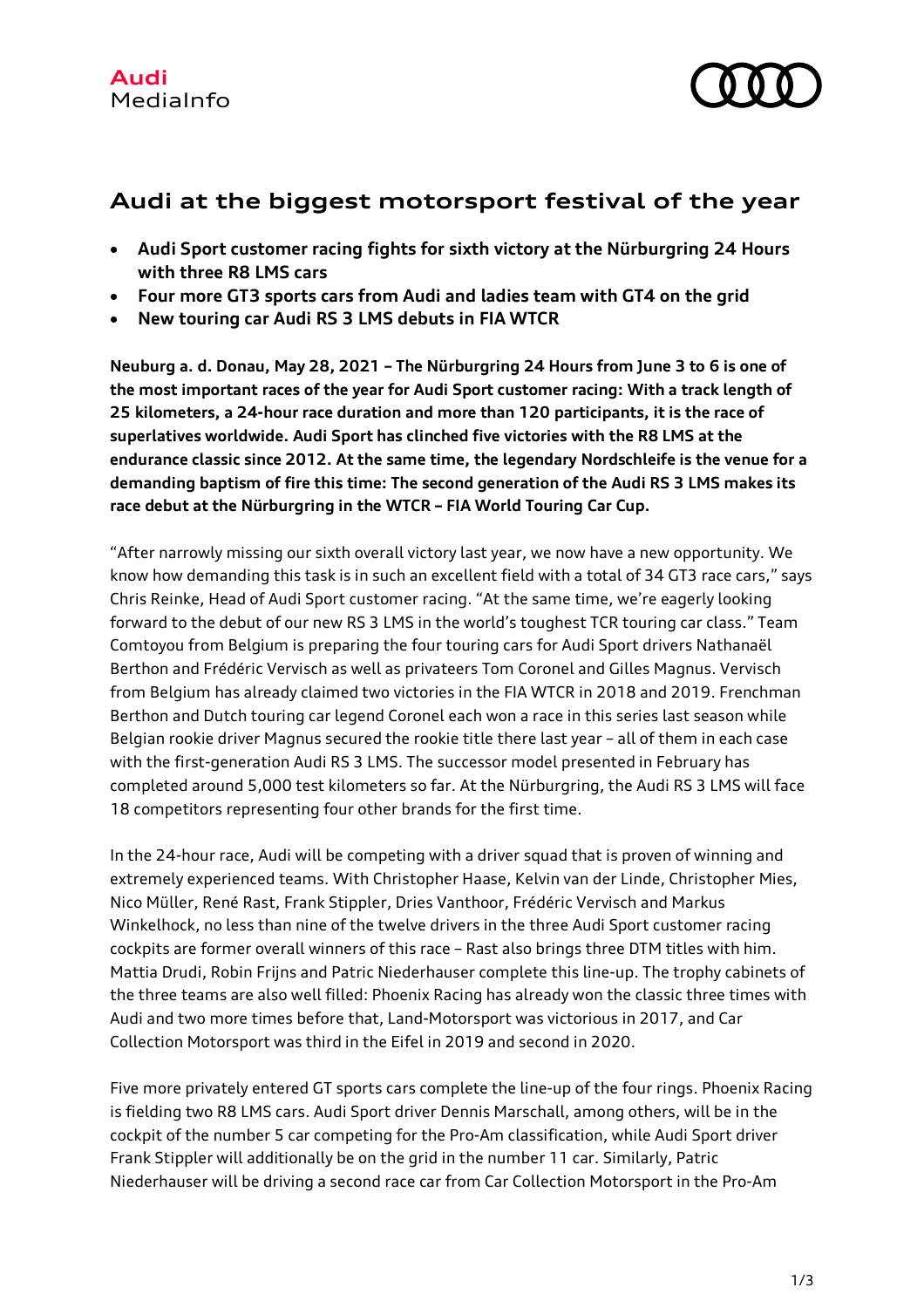



class. In addition, Peter Schmidt's team will bring another R8 LMS to the grid. All these race cars will be competing in GT3 specification.

Last year, the Giti Tire Motorsport by WS Racing team won the SP8 class for the first time with an Audi R8 LMS GT4. This year, the black and yellow race car with the number 53 starts in a special project: With the experienced female endurance drivers Carrie Schreiner and Célia Martin as well as the former Indy Car driver Pippa Mann and the two-time IMSA champion Christina Nielsen, four ladies share the work in the cockpit. Likewise, the entire rest of the team is female, from the mechanics to the team management.

They are all eagerly awaiting the start of the race on June 5 at 3:30 pm. The TV station RTL Nitro will broadcast the race in full, and there will also be a livestream from the organizers. On its social media channels, Audi Sport will be focusing its coverage on various aspects of the race so that fans from home can immerse themselves in the racing world again this year.

## **Audi at the Nürburgring**

## **WTCR – FIA World Touring Car Cup 2021**

Audi RS 3 LMS #16 (Comtoyou Team Audi Sport), Gilles Magnus (B) Audi RS 3 LMS #17 (Comtoyou DHL Team Audi Sport), Nathanaël Berthon (F) Audi RS 3 LMS #22 (Comtoyou Team Audi Sport), Frédéric Vervisch (B) Audi RS 3 LMS #32 (Comtoyou DHL Team Audi Sport), Tom Coronel (NL)

## **Nürburgring 24 Hours 2021**

Audi R8 LMS #2 (Audi Sport Team Car Collection), Christopher Haase/Nico Müller/Patric Niederhauser/Markus Winkelhock (D/CH/CH/D)

Audi R8 LMS #15 (Audi Sport Team Phoenix), Mattia Drudi/Robin Frijns/Frank Stippler/Dries Vanthoor (I/NL/D/B)

Audi R8 LMS #29 (Audi Sport Team Land), Kelvin van der Linde/Christopher Mies/René Rast/Frédéric Vervisch (ZA/D/D/B)

Audi R8 LMS #5 (Phoenix Racing), Max Hofer/Vincent Kolb/Dennis Marschall/Jan Erik Slooten (A/D/D/D)

Audi R8 LMS #11 (Phoenix Racing), Michele Beretta/Kim-Luis Schramm/Frank Stippler/Nicki Thiim (I/D/D/DK)

Audi R8 LMS #12 (Lionspeed by Car Collection Motorsport), Jean-Louis Hertenstein/Klaus Koch/Fidel Leib/Johannes Stengel (CH/D/D/D)

Audi R8 LMS #24 (Lionspeed by Car Collection Motorsport),